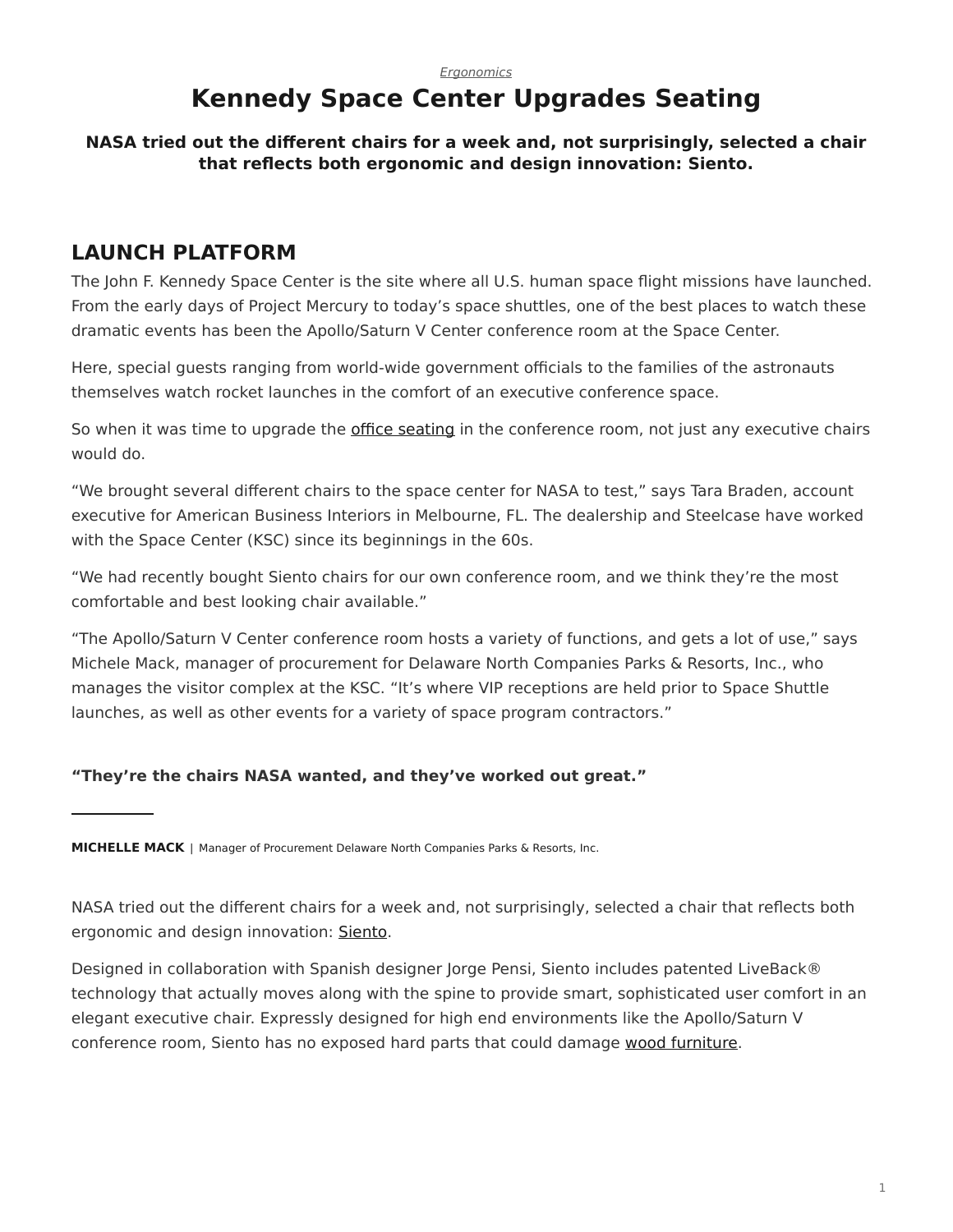The chairs are fully upholstered in dark brown Elmo Soft Leather. Braden says "they had originally wanted black leather, but they changed their mind when they saw how great that dark brown leather looked with the wood conference table."

To provide comfort during what can sometimes be a prolonged wait for liftoff, the standard Siento chair back extends 24" high from the seat, and the seat edge flexes naturally to relieve pressure under the user's thighs.

Although enclosed, fully upholstered arms are available, the Kennedy Space Center Siento chairs were specified with open T arms. "They serve food in the conference room quite often, and they felt it would be easier to clean the chairs with these arms," says Braden.

For the upgrade of this exclusive conference room, the Siento chairs represent a successful launch. "They're the chairs NASA wanted, and they've worked out great," says Mack.

"When you look at the chair," Siento designer Pensi says, "it looks like a simple chair, but there's a lot of technology inside that makes it remarkable." In its own way, it's a perfect complement to the remarkable technology seen through the conference room windows.

The Kennedy Space Center Siento chairs are fully upholstered in dark brown Elmo Soft Leather. To provide comfort during wait for lift-off, the standard Siento chair back extends 24" high from the seat, and the seat edge flexes naturally to relieve pressure under the user's thighs.

Although enclosed, fully upholstered arms are available, the Kennedy Space Center Siento chairs were specified with open T-arms, allowing for easy cleaning around the conference table.

## **KENNEDY SPACE CENTER**

Cape Canaveral, FL

#### **CREDITS:**

American Business Interiors

## **PRODUCTS USED**

Products used: Steelcase: [Siento](https://www.steelcase.com/products/office-chairs/siento/) seating

*2008*

## **Featured Product**